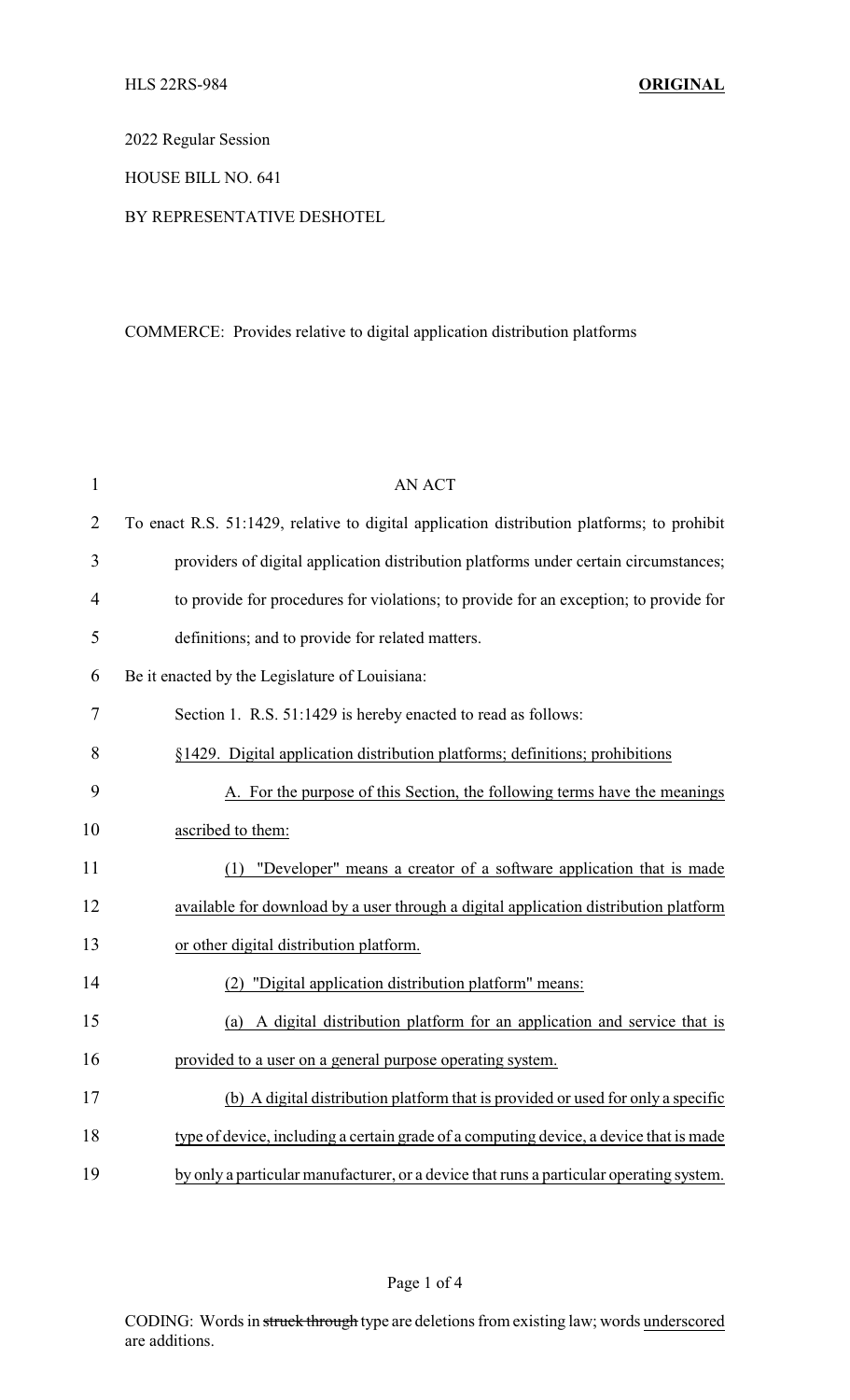| $\mathbf{1}$   | "Domiciled in this state" means a person that conducts a substantial<br>(3)             |
|----------------|-----------------------------------------------------------------------------------------|
| $\overline{2}$ | portion of work to create or to maintain a digital application in this state.           |
| 3              | "General purpose operating system" means an operating system for<br>(4)                 |
| 4              | general purpose hardware, including mobile phones, smart phones, tablets, personal      |
| 5              | computers, and other general-purpose devices that are connected to the internet.        |
| 6              | "In-application payment system" means an application, service, or user<br>(5)           |
| 7              | interface that is used to process payments from a user to a developer for a software    |
| 8              | application and a digital and physical product and service distributed through a        |
| 9              | software application.                                                                   |
| 10             | "Louisiana user" means a user whose most recent address shown in the<br>(6)             |
| 11             | records of a provider is located within this state.                                     |
| 12             | (7) "Provider" means a person who owns, operates, implements, or maintains              |
| 13             | a digital application distribution platform or an in-application payment system.        |
| 14             | "Special-purpose digital application distribution platform" means a<br>(8)              |
| 15             | digital distribution platform for a single or specialized category of application or a  |
| 16             | software and service provided to a user on hardware intended primarily for a specific   |
| 17             | purpose, including a gaming console, music player, and any other special-purpose        |
| 18             | device that is connected to the internet.                                               |
| 19             | B. If the cumulative downloads of a software application by a provider of a             |
| 20             | general purpose operating system with a digital application distribution platform to    |
| 21             | Louisiana users exceed one million downloads in the previous or current calendar        |
| 22             | year, a provider of a digital application distribution platform shall not do any of the |
| 23             | following:                                                                              |
| 24             | Require a developer that is domiciled in this state to use a particular in-<br>(1)      |
| 25             | application payment system as the exclusive mode of accepting payments from a           |
| 26             | user to download a software application onto the operating system or purchase a         |
| 27             | digital or physical product or service through a software application installed on the  |
| 28             | operating system.                                                                       |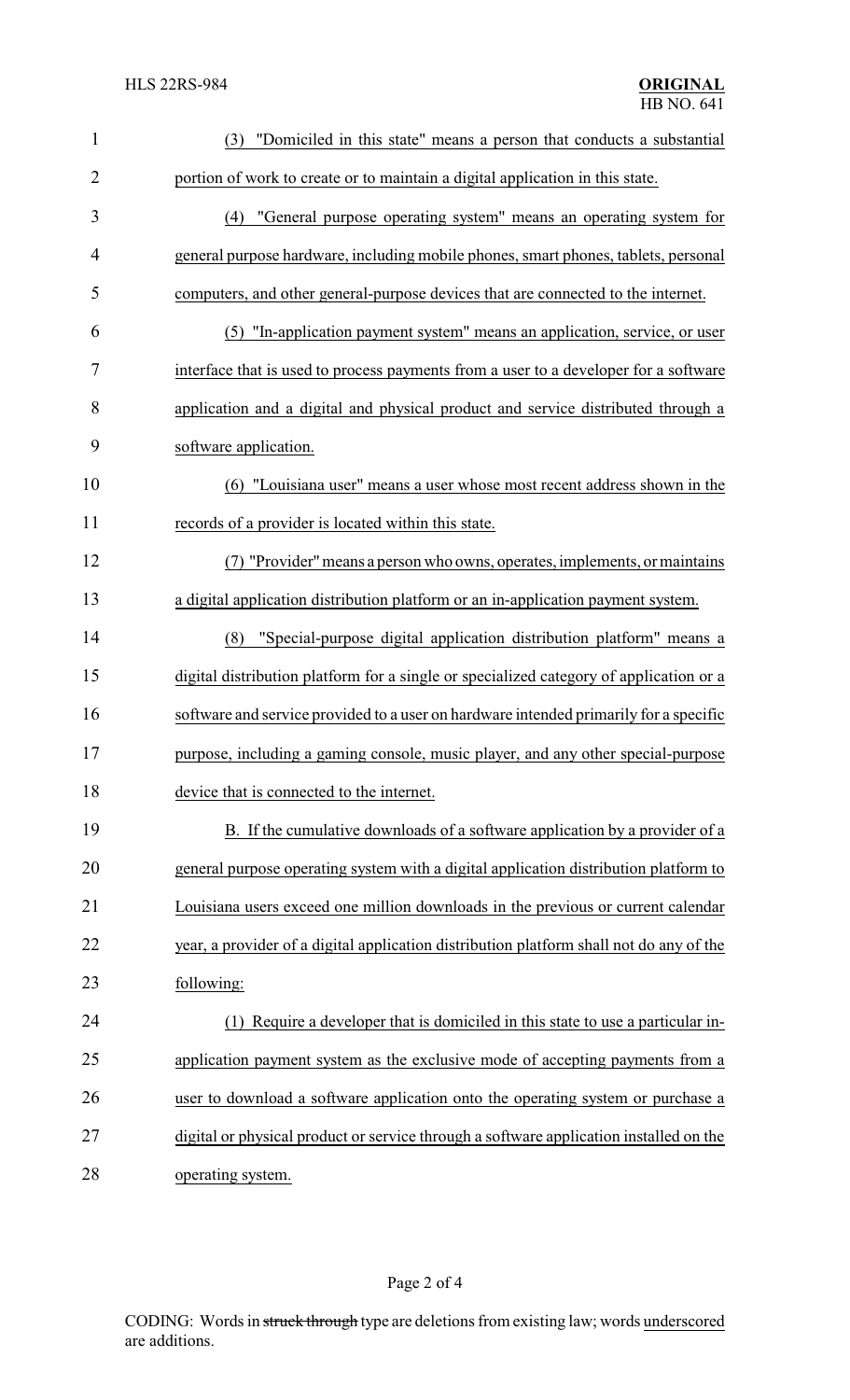| $\mathbf{1}$   | (2) Require exclusive use of a particular in-application payment system as              |
|----------------|-----------------------------------------------------------------------------------------|
| $\overline{2}$ | the exclusive mode of accepting payments from a Louisiana user to download a            |
| 3              | software application onto the operating system or purchase a digital or physical        |
| 4              | product or service through a software application installed on the operating system.    |
| 5              | (3) Retaliate against a developer that is domiciled in this state or a Louisiana        |
| 6              | user for using an in-application payment system or digital application distribution     |
| 7              | platform that is not owned, operated, or affiliated with the provider or retaliate      |
| 8              | against a developer for that use to distribute an application to or accept payments     |
| 9              | from a Louisiana user.                                                                  |
| 10             | C. Any conduct in violation of this Section shall be deemed an unlawful                 |
| 11             | practice.                                                                               |
| 12             | (1) A person aggrieved by a violation of this Section may bring an action to            |
| 13             | enjoin the violation or for restitution. The court may award the plaintiff costs,       |
| 14             | expenses, and reasonable attorney fees.                                                 |
| 15             | The provisions in Subsection C of this Section shall not limit any other                |
| 16             | claims the plaintiff may have under any other provision of law.                         |
| 17             | D. This Section shall not apply with respect to a special-purpose digital               |
| 18             | application distribution platform.                                                      |
| 19             | E. The office of the attorney general shall receive complaints and investigate          |
| 20             | violations of this Section and may bring an action in any court of competent            |
| 21             | jurisdiction to obtain legal or equitable relief on behalf of a person aggrieved by the |
| 22             | violation.                                                                              |

## DIGEST

The digest printed below was prepared by House Legislative Services. It constitutes no part of the legislative instrument. The keyword, one-liner, abstract, and digest do not constitute part of the law or proof or indicia of legislative intent. [R.S. 1:13(B) and 24:177(E)]

| HB 641 Original | 2022 Regular Session | Deshotel |
|-----------------|----------------------|----------|
|-----------------|----------------------|----------|

**Abstract:** Provides relative to digital application distribution platforms.

Proposed law provides definitions for developer, digital application distribution platform, domiciled in this state, general purpose operating system, in-application payment system, Louisiana user, provider, and special-purpose digital application distribution platform.

Page 3 of 4

CODING: Words in struck through type are deletions from existing law; words underscored are additions.